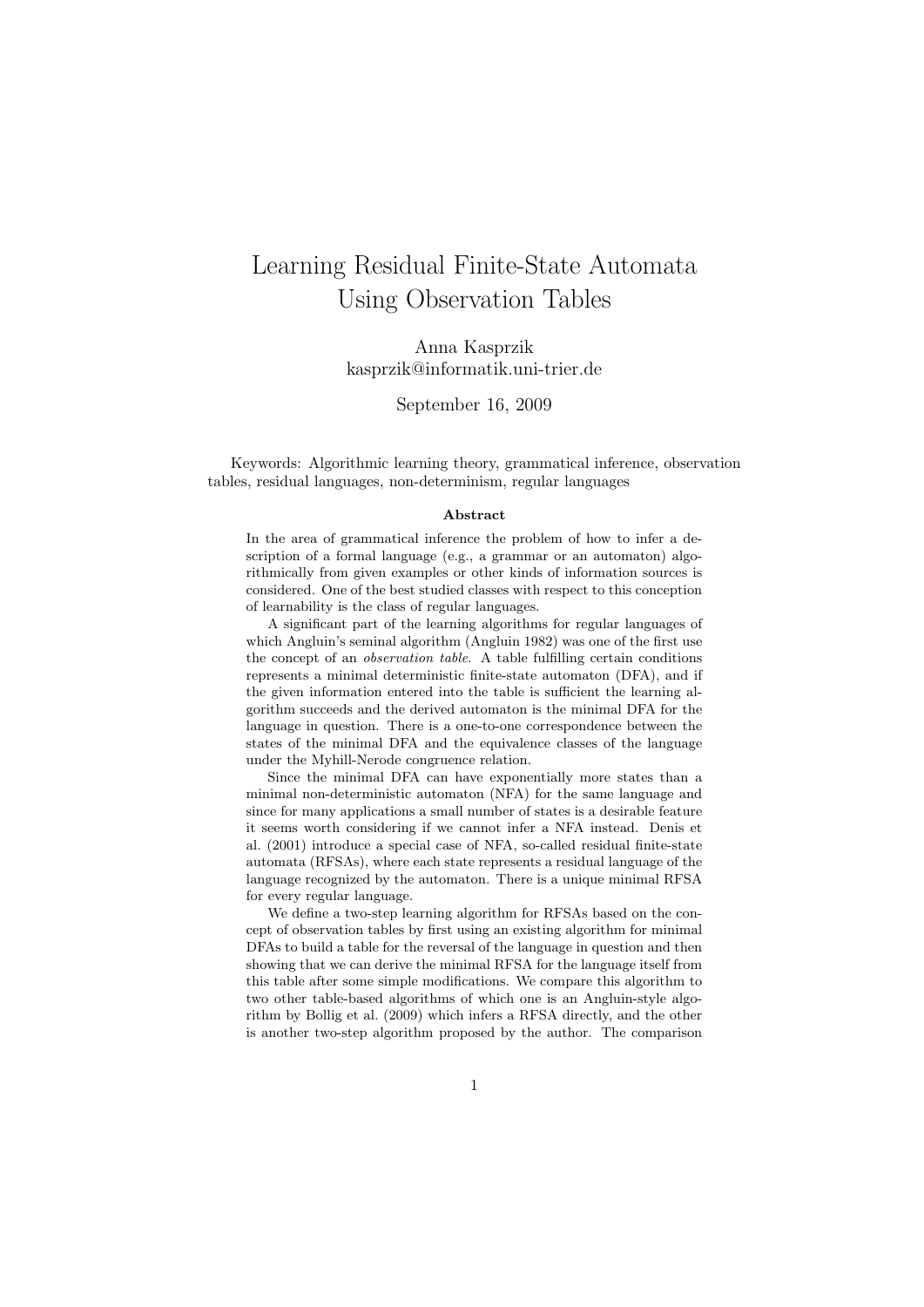concentrates on the criterion of query complexity. We find as a result that in theory the direct algorithm of Bollig et al. does not outperform the combination of any of the known near-optimal algorithms inferring the minimal DFA with the modifications we present, although it behaves much better in practice.

## 1 Introduction

In the area of grammatical inference the problem of how to infer – or "learn" – a description of a formal language (e.g., a grammar or an automaton) algorithmically from given examples or other kinds of information sources is considered. A range of conceivable learning settings have been formulated and based on those quite an amount of learning algorithms have been developed. One of the best studied classes with respect to this conception of learnability is the class of regular languages in the Chomsky Hierarchy.

A significant part of the algorithms that have been developed, of which Angluin's seminal algorithm  $L^*$  for regular string languages [1] was one of the first, use the concept of an observation table. In an observation table the rows are labeled by elements from some set that can be taken as prefixes, the columns are labeled by elements from some set that can be taken as suffixes, and each cell of the table contains a Boolean value indicating the membership status of the concatenation of the two labeling elements with respect to the language L the learner is trying to infer (provided that this status is known from the available information). If the table fulfils certain conditions then we can immediately derive a deterministic finite-state automaton (DFA) from it, and if the information entered into the table is sufficient then this automaton is isomorphic to the minimal DFA  $A_L$  for L. There is a one-to-one correspondence between the states of  $A_L$  and the equivalence classes of L under the syntactic congruence relation on which the Myhill-Nerode theorem (see for example [4]) is based. The elements labeling the rows of the table from which  $A_L$  is derived can be seen as representatives for these equivalence classes, and the ones labeling the columns as experiments by which it is possible to prove that two of those representatives do indeed belong to different equivalence classes and should thus represent different states of  $A_L$ .

Unfortunately there is a price to pay for the uniqueness of the minimal DFA: In the worst case it can have exponentially more states than a minimal nondeterministic finite-state automaton (NFA) for the same language, and since for many applications a small number of states is a desirable feature it seems worthwile to consider the question if we cannot find a way to obtain such a nondeterministic automaton instead. In [5], Denis et al. introduce a special case of NFAs, so-called residual finite-state automata (RFSAs), where each state represents a residual language of the language that is recognized (for the definition of a residual language see Section 2). These have the advantageous property that there is a unique minimal RFSA  $\mathcal{R}_L$  for every regular language L. Denis et al. [6, 7, 8] have also presented several learning algorithms for RFSAs, which,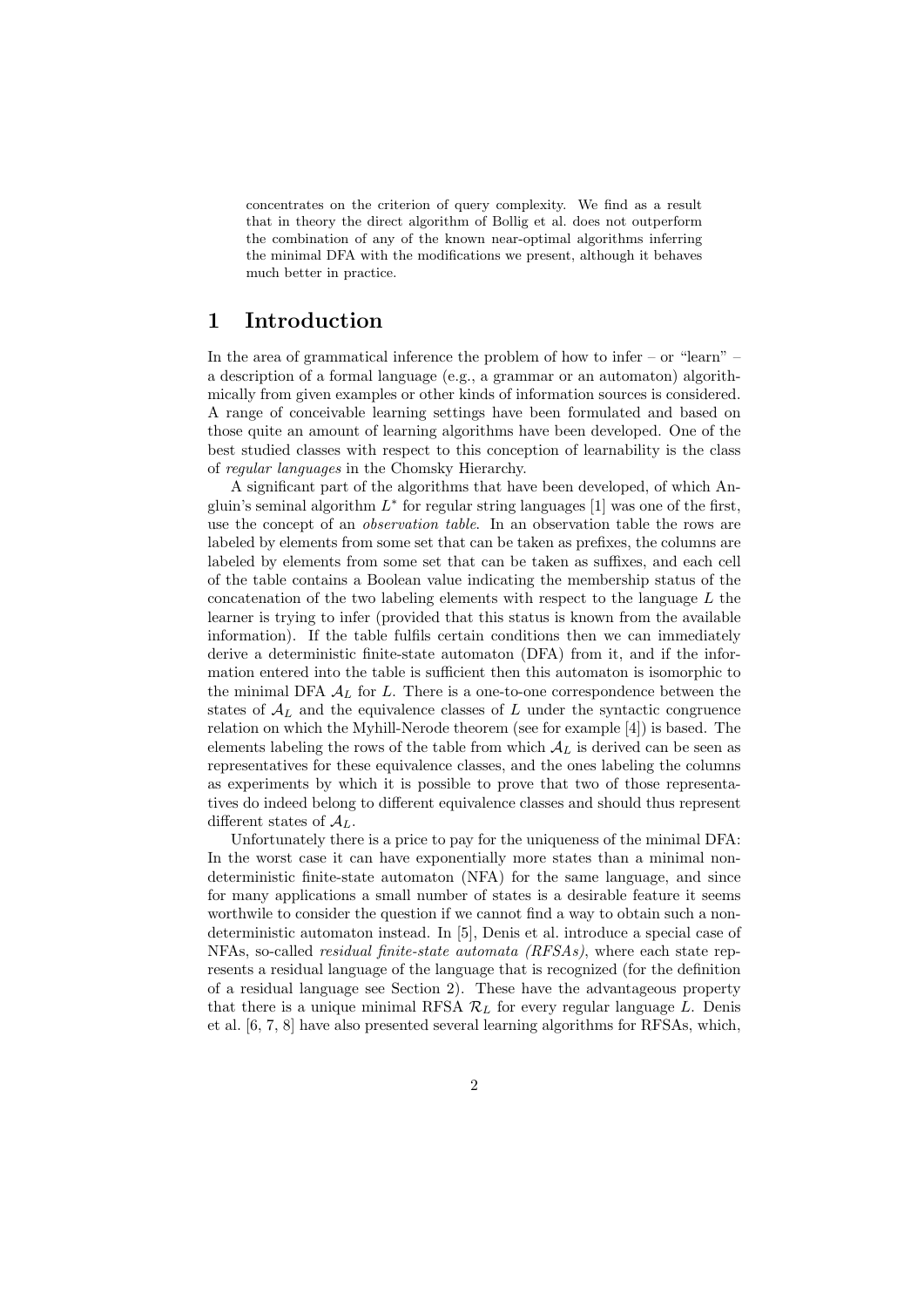however, all work by adding or deleting states in an automaton according to the information contained in a given sample.

We demonstrate in Section 3 that we can easily define a two-step learning algorithm for RFSAs based on the concept of an observation table by first using an (almost arbitrary) existing algorithm for minimal DFAs to build a table with certain properties for the reversal (see Section 2) of the language  $L$  in question and then showing that it is possible to derive the minimal RFSA  $\mathcal{R}_L$  for L itself from this table after some simple and cheap necessary modifications. In Subsection 3.2 we compare this algorithm to two other observation table-based algorithms of which one is an incremental Angluin-style algorithm by Bollig et al. [9] which infers a RFSA directly, and the other is another two-step algorithm proposed by the author of this paper. The comparison mainly focuses on the criterion of query complexity. We find as a result that at least in theory the direct algorithm of Bollig et al. [9] does not outperform the combination of any of the known near-optimal algorithms inferring the minimal DFA with the modifications presented in Subsection 3.1 (although Bollig et al. [9] can show statistically that their algorithm behaves much better in practice).

We study two-step algorithms in the hope that their modularity will contribute to an even clearer view of what is going on in algorithms that retrieve the syntactic equivalence classes of a regular language using an observation table. Furthermore, by exploiting and experimenting with the different forms of duality between

- a language and its reversal,
- prefixes and suffixes,
- rows and columns, and
- equivalence classes and residual languages

and their interconnections we would like to underline the universal useability of the concept of observation table as a means to execute and record such a retrieval process at the same time without having to deal with the idiosyncrasies of an underlying mechanism such as an automaton (for an extensive discussion concerning observation tables and other kinds of suitable representations also see [14]).

## 2 Basic notions and definitions

**Definition 1** An observation table is a triple  $T = (S, E, obs)$  with  $S, E \subseteq \Sigma^*$ finite, non-empty for some alphabet  $\Sigma$  and obs :  $S \times E \longrightarrow \{0,1\}$  a function with

$$
obs(s, e) = \begin{cases} 1 & \text{if } se \in L \text{ is confirmed,} \\ 0 & \text{if } se \notin L \text{ is confirmed.} \end{cases}
$$

For an observation table  $T = (S, E, obs)$ , the row of an element  $s \in S$  is  $row(s) := \{(e, obs(s, e)) | e \in E\}, and the column of an element  $e \in E$  is$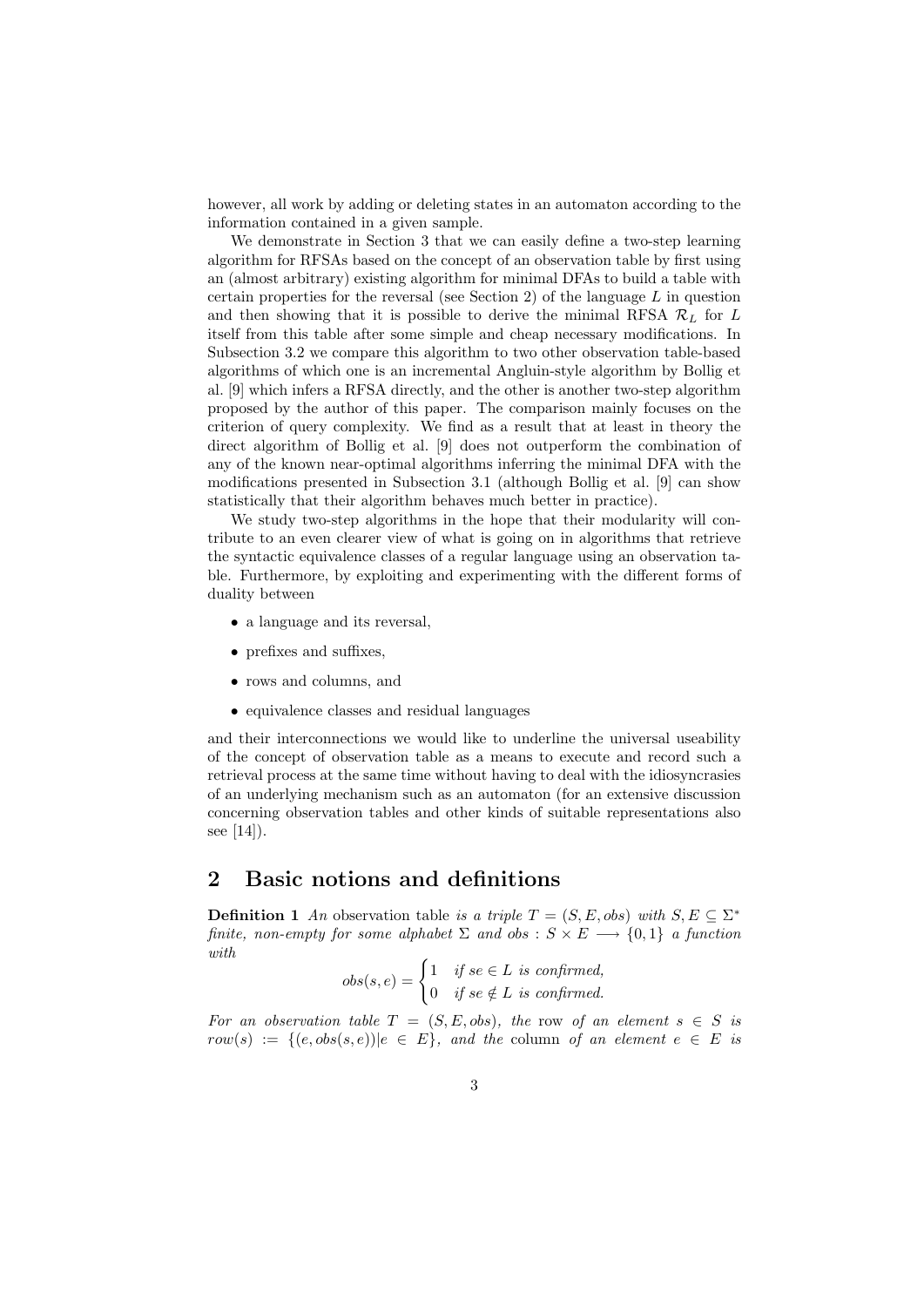$col(e) := \{(s, obs(s, e)) | s \in \text{RED}\}\text{.}$  Let row(S) denote the set  $\{row(s) | s \in S\}$ and  $col(E)$  the set  $\{row(e)|e \in E\}.$ 

S is partitioned into two sets RED and BLUE where  $uv \in$  RED  $\Rightarrow u \in$  RED for  $u, v \in \Sigma^*$  (prefix-closedness), and BLUE := {sa  $\in S \setminus \text{RED}|s \in \text{RED}, a \in \Sigma$ }, i.e., BLUE contains the one-symbol extensions of RED elements that are not in RED.

**Definition 2** Two elements  $r, s \in S$  are obviously different (denoted by  $r \leq s$ ) *iff* ∃e ∈ E such that  $obs(r, e) \neq obs(s, e)$ .

Definition 3 Let  $T = (S, E, obs)$  with  $S = \text{RED} \cup \text{BLE}$  be an observation table.

- T is closed iff  $\neg \exists s \in \text{BLUE} : \forall r \in \text{RED} : r \iff s$ .
- T is consistent iff  $\forall s_1, s_2 \in \text{RED}, s_1a, s_2a \in S, a \in \Sigma : row(s_1) =$  $row(s_2) \Rightarrow row(s_1a) = row(s_2a).$

**Definition 4** A finite-state automaton is a tuple  $A = (\Sigma, Q, Q_0, F, \delta)$  with

- finite input alphabet  $\Sigma$ ,
- finite non-empty state set  $Q$ ,
- set of start states  $Q_0 \subset Q$ ,
- set of final accepting states  $F \subseteq Q$ , and
- a transition function  $\delta: Q \times \Sigma \longrightarrow 2^Q$ .

If  $Q_0$  is a singleton and  $\delta$  maps a set containing at most one state to any pair in  $Q \times \Sigma$  the automaton is deterministic (a DFA), otherwise non-deterministic (a NFA). If  $\delta$  maps a non-empty set of states to every pair in  $Q \times \Sigma$  the automaton is total, otherwise partial.

The transition function can always be extended to  $\delta: Q \times \Sigma^* \longrightarrow 2^Q$  defined by  $\delta(q,\varepsilon) = \{q\}$  and  $\delta(q, wa) = \delta(\delta(q, w), a)$  for  $q \in Q, a \in \Sigma$ , and  $w \in \Sigma^*$ .

Let  $\delta(Q', w)$  denote the set  $\bigcup {\delta(q, w) | q \in Q'}$  for  $Q' \subseteq Q$  and  $w \in \Sigma^*$ . A state  $q \in Q$  is reachable if there is a string  $w \in \Sigma^*$  such that  $q \in \delta(Q_0, w)$ . A state  $q \in Q$  is useful if there are strings  $w_1, w_2 \in \Sigma^*$  such that  $q \in \delta(Q_0, w_1)$ and  $\delta(q, w_2) \cap F \neq \emptyset$ , otherwise useless.

The language accepted by A is  $\mathcal{L}(\mathcal{A}) = \{w \in \Sigma^* | \delta(Q_0, w) \cap F \neq \emptyset \}.$  A language that is accepted by a finite-state automaton is generally referred to as recognizable or regular.

From any observation table  $T = (S, E, obs)$  with  $S = \text{RED} \cup \text{BLE}$  and  $\varepsilon \in E$ we can derive a finite-state automaton  $\mathcal{A}_T = (\Sigma, Q_T, Q_{T0}, F_T, \delta_T)$  defined by

- $Q_T = row(\text{RED})$ .
- $Q_{T0} = \{row(\varepsilon)\},\;$
- $F_T = \{row(s)|obs(s, \varepsilon) = 1, s \in \text{RED}\},\$ and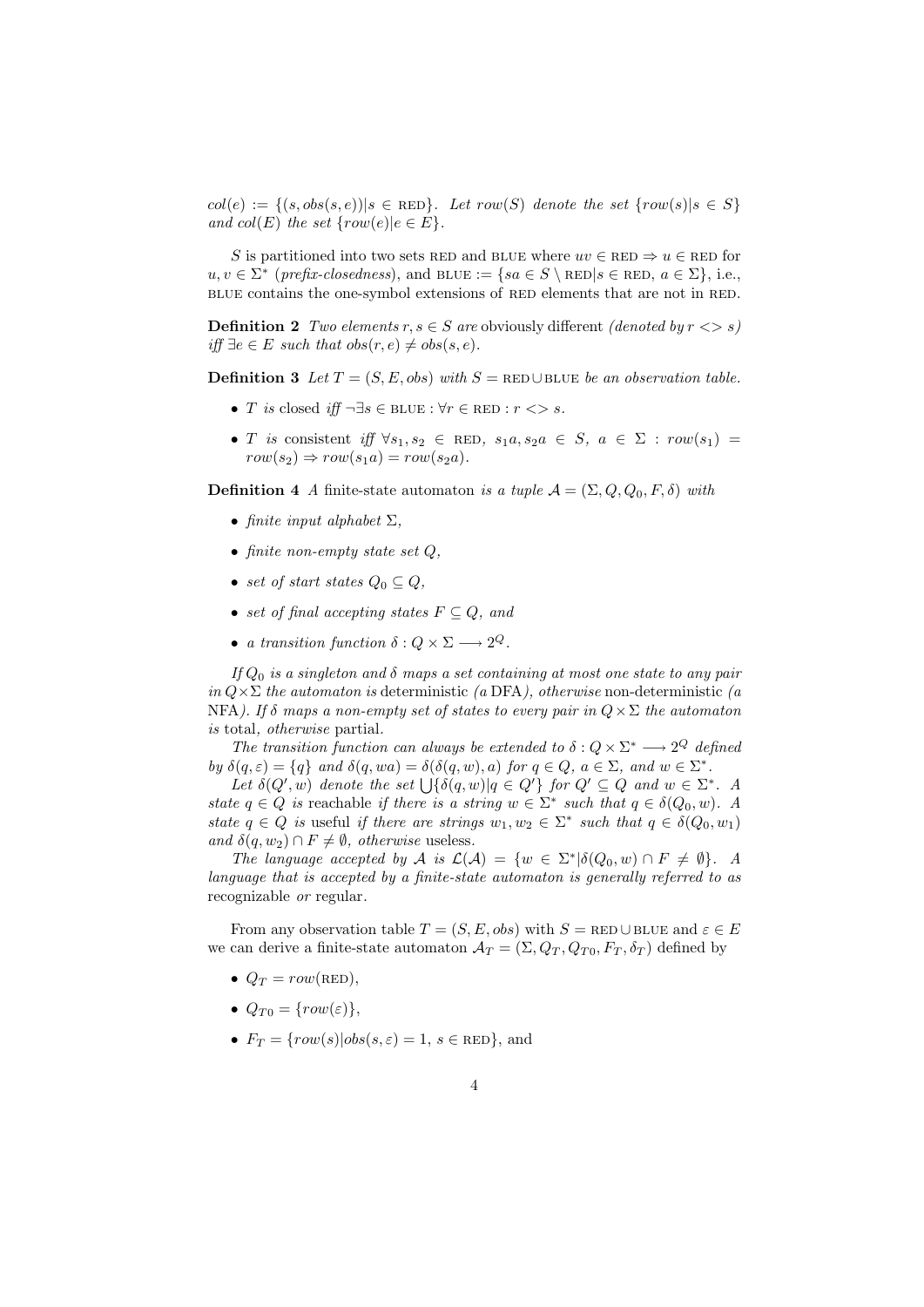•  $\delta_T(\text{row}(s), a) = \{q \in Q_T | \neg (q \leq r \text{row}(sa)), s \in \text{RED}, a \in \Sigma, sa \in S \}.$ 

 $\mathcal{A}_T$  is deterministic iff T is consistent (this follows straight from the definition of  $\delta_T$ ). The DFA for a regular language L derived from a closed and consistent table has the minimal number of states (see [1], Theorem 1). This automaton is also called the *canonical DFA*  $A_L$  for  $L$  and is unique up to a bijective renaming of states. However, if  $A_L$  is required to be total it must contain a "failure state" receiving all non-prefixes of  $L$  (if there are any).

The Myhill-Nerode equivalence relation  $\equiv_L$  is defined as follows:

 $r \equiv_L s \text{ iff } re \in L \Leftrightarrow se \in L \text{ for all } r, s, e \in \Sigma^*.$ 

The *index* of L is  $I_L := |\{ [s_0]_L | s_0 \in \Sigma^* \}|$  where  $[s_0]_L$  is the equivalence class containing  $s_0$ .

#### **Theorem 1 (Myhill-Nerode theorem** – see for example  $[4]$ )

 $I_L$  is finite iff L is a regular language, i.e., iff it can be recognized by a finite-state automaton.

The total canonical DFA  $A_L$  has exactly  $I_L$  states, and each state can be seen to represent an equivalence class under  $\equiv_L$ . Observe the correspondence between the table  $T = (S, E, obs)$  representing  $A_L$  and the equivalence classes of L under  $\equiv_L: S$  contains strings whose rows are candidates for *states* in  $A_L$ , and the elements of  $E$  – also called '*contexts*' in the following – can be taken as experiments which prove that two strings in S do indeed belong to different equivalence classes and that thus their rows should represent two different states.

**Definition 5** The reversal  $\overline{w}$  of a string  $w \in \Sigma^*$  is defined inductively by  $\overline{\varepsilon} := \varepsilon$ and  $\overline{aw} := \overline{w}a$  for  $a \in \Sigma$ ,  $w \in \Sigma^*$ . The reversal of a set  $X \subseteq \Sigma^*$  is defined as  $\overline{X} := {\overline{w}} | w \in X$ . The reversal of an automaton  $\mathcal{A} = (\Sigma, Q, Q_0, F, \delta)$  is defined  $as\ \overline{\mathcal{A}} := (\Sigma, Q, F, Q_0, \overline{\delta})\ \text{with}\ \overline{\delta}(q', w) = \{q \in Q | q' \in \delta(q, w)\}\ \text{for}\ q' \in Q\ \text{and}$  $w \in \Sigma^*$ .

Obviously,  $\mathcal{L}(\overline{\mathcal{A}}) = \mathcal{L}(\overline{\mathcal{A}})$ . Note that due to the duality of left and right congruence the reversal of a regular string language must be regular as well.

**Definition 6** The residual language of a language  $L \subseteq \Sigma^*$  with regard to a string  $w \in \Sigma^*$  is defined as  $w^{-1}L := \{v \in \Sigma^* | wv \in L\}$ . A residual language  $w^{-1}L$  is called prime iff  $\bigcup \{v^{-1}L|v^{-1}L\subseteq w^{-1}L\} \subsetneq w^{-1}L$  (i.e., if it does not equal the union of other residual languages of L properly contained in it), otherwise it is called composed.

The Myhill-Nerode theorem can be reinterpreted to show that the set of distinct residual languages of a language  $L$  is finite iff  $L$  is regular. There is a natural bijection between the residual languages of  $L$  and the states of the minimal DFA  $\mathcal{A}_L = (\Sigma, Q_L, \{q_L\}, F_L, \delta_L)$  defined by the mapping  $w^{-1}L \mapsto q'$  for all  $w \in \Sigma^*$ with  $\delta_L(q_L, w) = \{q'\}.$ 

Let  $L_q := \{w | \delta(q, w) \cap F \neq \emptyset \}$  for some regular language  $L \subseteq \Sigma^*$ , some automaton  $A = (\Sigma, Q, Q_0, F, \delta)$  recognizing L, and  $q \in Q$ .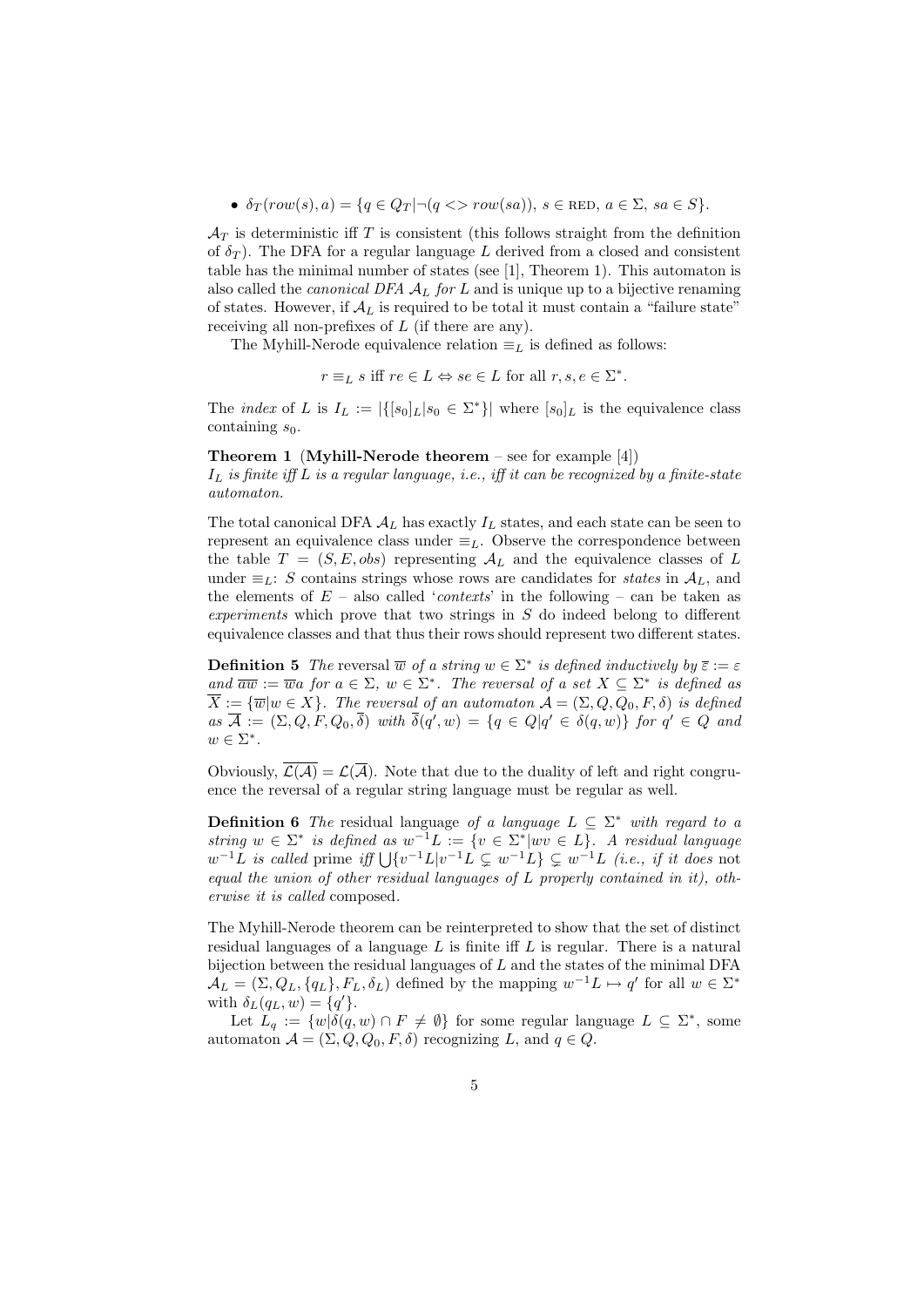**Definition 7** A residual finite-state automaton (RFSA) is a NFA  $\mathcal{A} = (\Sigma, Q, Q_0, F, \delta)$ such that  $L_q$  is a residual language of  $\mathcal{L}(\mathcal{A})$  for all states  $q \in Q$ .

**Definition 8** The canonical RFSA  $\mathcal{R}_L = (\Sigma, Q_R, Q_{R0}, F_R, \delta_R)$  for  $L \subseteq \Sigma^*$  is defined by

- $Q_R = \{w^{-1}L|w^{-1}L \text{ is prime}\},\$
- $Q_{R0} = \{w^{-1}L \in Q_R | w^{-1}L \subseteq L\},\$
- $F_R = \{w^{-1}L | \varepsilon \in w^{-1}L\}$ , and
- $\delta_R(w^{-1}L, a) = \{v^{-1}L \in Q_R | v^{-1}L \subseteq (wa)^{-1}L \}$  for  $a \in \Sigma$ .

 $\mathcal{R}_L$  is minimal with respect to the number of states (see [5], Theorem 1). Note that as empty residual languages correspond to failure states and prime residual languages are non-empty by definition the canonical RFSA  $\mathcal{R}_L$  never contains a failure state.

### 3 Inferring a RFSA using an observation table

### 3.1 A "parasitic" two-step algorithm

The algorithm we are going to present in this subsection infers the canonical RFSA for some regular language  $L$  from a suitable combination of available information sources. An information source can be an oracle answering membership queries ('Is this string contained in the language?') or equivalence queries ('Is A a correct automaton for  $L$ ?' – including the return of a counterexample  $c \in (L \setminus \mathcal{L}(A)) \cup (\mathcal{L}(A) \setminus L)$  in case of a negative answer) or a positive or negative sample of L fulfilling certain properties, and there are possibly other kinds of sources that could be taken into consideration as well. Suitable combinations known from the literature are for example an oracle answering membership and equivalence queries (a so-called minimally adequate teacher, or MAT), an oracle answering membership queries and positive data, or positive and negative data (for references see below).

We proceed as follows: In a first step we use an existing algorithm in order to build an observation table  $T' = (RED' \cup BLE', E', obs')$  representing the canonical DFA for the reversal  $\overline{L}$  of L. Eligible algorithms for various learning settings can be found for example in  $[1]$  (Angluin's seminal algorithm  $L^*$ , for MAT learning), [13] (ALTEX, an algorithm learning regular tree languages from a membership oracle and positive data, which can be readapted to strings by treating them as non-branching trees), or [17] (the meta-algorithm GENMODEL covers MAT learning, learning from membership queries and positive data, and learning from positive and negative data, and can be adapted to a range of other combinations of information sources as well). All of these algorithms are based on the principle of adding elements to the set labeling the rows of the table (representing candidates for states in the canonical DFA) until it is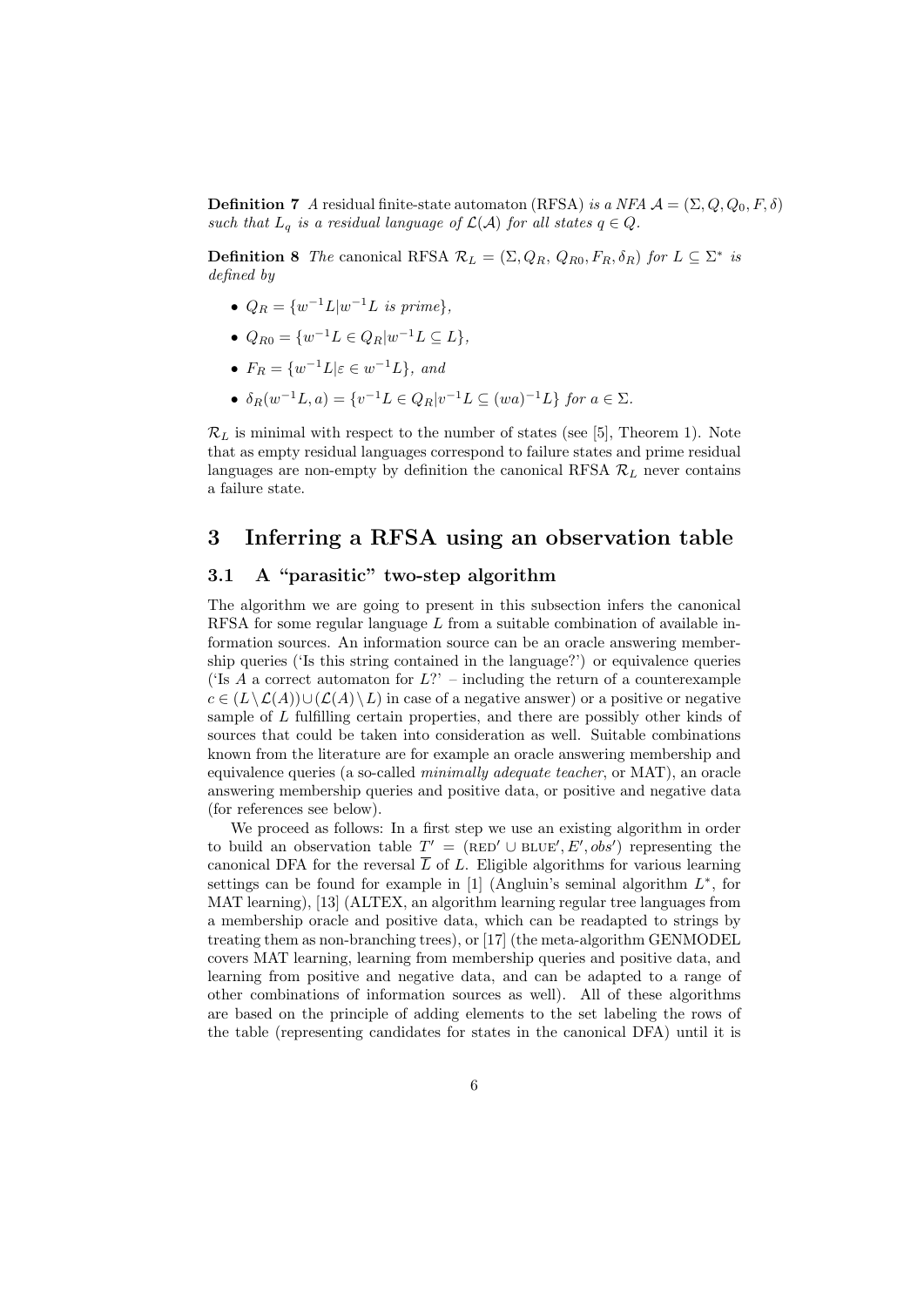|                                                       | e <sub>1</sub> | $e_2$ | $e_3$ | $e_4$ |
|-------------------------------------------------------|----------------|-------|-------|-------|
|                                                       |                |       |       |       |
|                                                       |                |       |       |       |
| $\begin{aligned} s_1\\ s_2\\ s_3\\ s_4 \end{aligned}$ |                |       |       |       |
|                                                       |                |       |       |       |

Figure 1: An example for a coverable column (labeled by  $e$ )

closed, and/or separating contexts (i.e., suffixes by which it can be shown that two states should be distinct in the derived automaton) to the set labeling the columns of the table until it is consistent – additions of one kind potentially resulting in the necessity of the other and vice versa – and, once the table is both closed and consistent, deriving an automaton from it that is either the canonical DFA in question or can be rejected by a counterexample obtained from one of the available information sources, which is then evaluated and used to start the cycle afresh. Obviously, since the sources only provide information about L and not its reversal  $\overline{L}$ , we must interfere with the process in a minimal way by adapting data and queries accordingly: Strings and automata have to be reversed (see Section 2) before submitting them to an oracle, as well as given samples and counterexamples have to be reversed before using them in the construction of the table  $T'$ .

In the second step we submit  $T'$  to the following modifications:

- $\triangleright$  Only keep one representative for every distinct row occurring in the table in RED' (but leave BLUE' unchanged), and only keep one representative for every distinct column in  $E'$ . The choice of which element to keep can be simplified for example by always settling on the first element of the set in length-lexical order.
- $\triangleright$  Eliminate all representatives of rows and columns containing only 0s. Let the resulting table be  $T'' = (\text{RED}'' \cup \text{BLE}'', E'', obs'').$
- $\diamond$  Eliminate all representatives of *coverable* columns, i.e., all  $e \in E''$  with

 $\exists e_1, \ldots, e_n \in E'' : \forall s \in \text{RED}'' :$  $[obs''(s, e) = 0 \Rightarrow \forall i \in \{1, ..., n\} : obs''(s, e_i) = 0] \land$  $[obs''(s, e) = 1 \Rightarrow \exists i \in \{1, ..., n\} : obs''(s, e_i) = 1].$ 

For example, the column labeled by  $e$  in Figure 1 would be eliminated because its 1s are all "covered" by the columns labeled by  $e_1, e_2$ , and  $e_3$ .

Note that the first two modifications mainly serve to trim down the table in order to make the third modification less costly. In fact, most algorithms mentioned above can easily be remodeled such that they build tables in which there are no rows or columns consisting of 0s anyway (as rows consisting of 0s correspond to the failure state and columns containing only 0s cannot make any distinction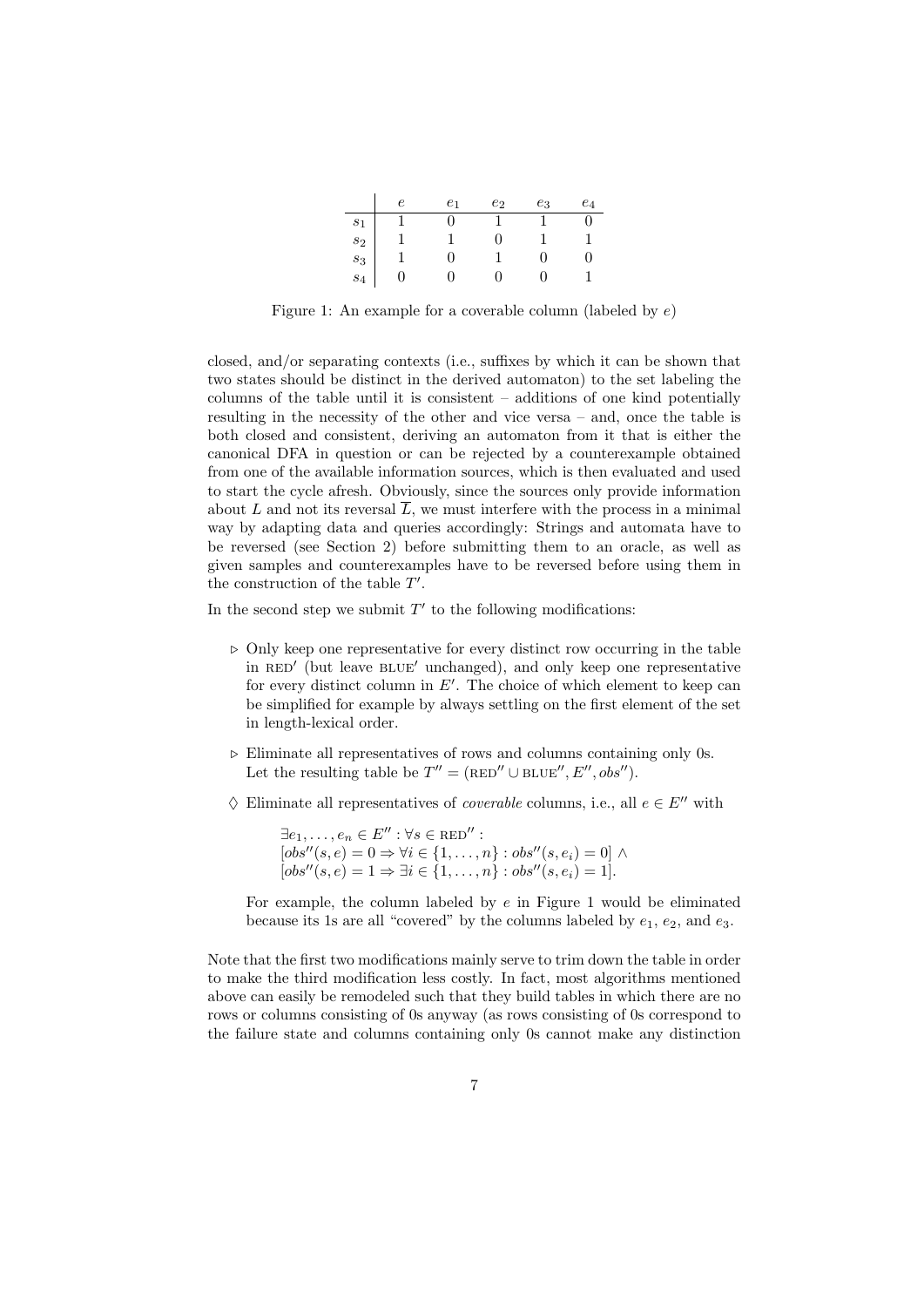between elements labeling the rows), and in which the elements labeling the rows in the RED part of the table are all pairwise obviously different already such that no row is represented twice.

The table thus modified shall be denoted by  $T = (RED \cup BLE, E, obs)$  and the automaton derived from it by  $\mathcal{A}_T = (\Sigma, Q_T, Q_{T0}, F_T, \delta_T)$  with  $F_T = F_{T}$ (this has to be stated explicitly for the case in which  $\varepsilon$  has been eliminated by  $\Diamond$ ). Since we have kept a representative for every distinct row and since all pairs of RED' elements that are distinguished by the contexts eliminated by  $\Diamond$  must be distinguished by at least one of the contexts covering those as well  $\mathcal{A}_T$  still represents the canonical DFA for  $\overline{L}$  (but without a failure state).

We use the new table T to define a NFA  $\mathcal{R} = (\Sigma, Q_R, Q_{R0}, F_R, \delta_R)$  with

- $Q_R = \{q \subseteq \text{RED} | \exists e \in E : s \in q \Leftrightarrow obs(s, e) = 1 \},\$
- $Q_{R0} = \{q \in Q_R | \forall s \in q : obs'(s, \varepsilon) = 1\}$ (here we have to consult  $obs'$  again in case  $\varepsilon$  has been eliminated by  $\diamondsuit$ ),
- $F_R = \{q \in Q_R | \varepsilon \in q\}$ , and
- $\delta_R(q_1, a) = \{q_2 | q_2 \subseteq \overline{\delta_T}(q_1, a)\}\$ for  $q_1, q_2 \in Q_R$  and  $a \in \Sigma$ , and  $\overline{\delta_T}$  is the transition function of the reversal of  $A_T$ .

Observe that every state in  $Q_R$  corresponds to a column in T. Since every element of RED represents an equivalence class of  $\overline{L}$  under the Myhill-Nerode relation every state in  $Q_R$  also corresponds to a unique set of equivalence classes, and the associated column can be seen to represent the characteristic function of that set. The following theorem states the main result of the paper:

**Theorem 2**  $\mathcal R$  is (isomorphic to) the canonical RFSA for  $L$ .

The proof will make use of Theorem 3 from [5], repeated as Theorem 3 below.

**Definition 9** Let  $A = (\Sigma, Q, Q_0, F, \delta)$  be a NFA, and define

$$
Q^{\diamond} := \{ p \subseteq Q | \exists w \in \Sigma^* : \delta(Q_0, w) = p \}.
$$

A state  $q \in Q^{\diamond}$  is said to be coverable iff there exist  $q_1, \ldots, q_n \in Q^{\diamond} \setminus \{q\}$  for  $n \geq 1$  such that  $q = \bigcup_{i=1}^{n} q_i$ . Otherwise q is said to be non-coverable.

**Theorem 3** Let L be a regular language and let  $B = (\Sigma, Q_B, Q_{B0}, F_B, \delta_B)$  be a NFA such that  $\overline{B}$  is a RFSA recognizing  $\overline{L}$  whose states are all reachable. In that case  $C(B) = (\Sigma, Q_C, Q_{C0}, F_C, \delta_C)$  with

- $Q_C = \{p \in Q_B^{\infty} | p \text{ is not coverable}\},\$
- $Q_{C0} = \{p \in Q_C | p \subseteq Q_{B0}\},\$
- $F_C = \{p \in Q_C | p \cap F_B \neq \emptyset\},\ and$
- $\delta_C(p, a) = \{p' \in Q_C | p' \subseteq \delta_B(p, a)\}\$  for  $p \in Q_C$  and  $a \in \Sigma$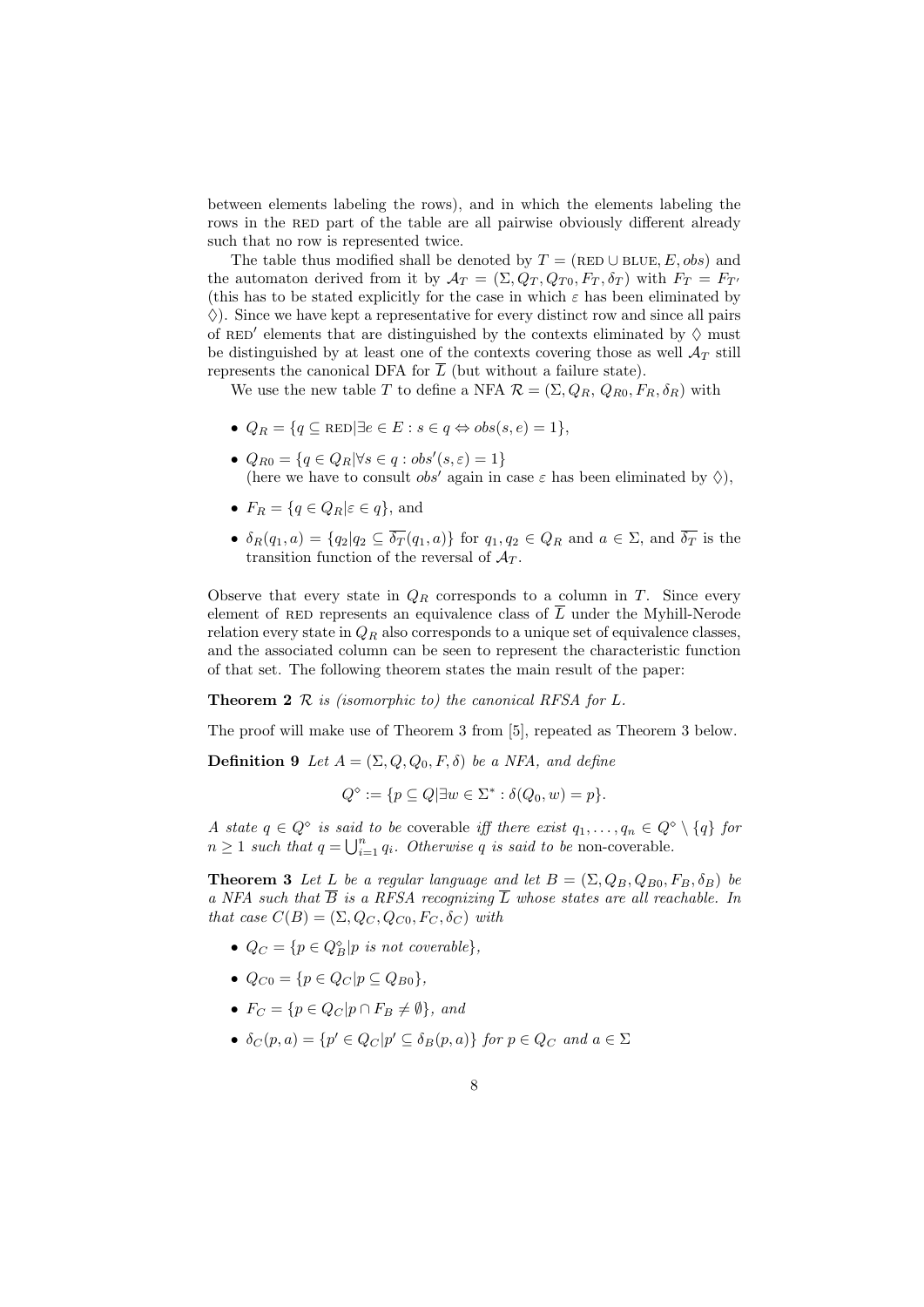#### is the canonical RFSA recognizing L.

As a further important result it has also been shown in [5], Section 5, that in a RFSA for some regular language  $L$  whose states are all reachable the noncoverable states correspond exactly to the prime residual languages of L and that consequently  $Q_C$  can be naturally identified with the set of states of the canonical RFSA for L. Proof of Theorem 2: Observe that  $A_T$  meets the conditions for  $\overline{B}$  in Theorem 3:

- All states of  $A_T$  are reachable because  $A_T$  contains no useless states,
- $\mathcal{A}_T$  is a RFSA because every DFA without useless states is a RFSA ([5], Section 3),
- and  $\mathcal{L}(\mathcal{A}_T) = \overline{L}$ .

Since  $\mathcal{A}_T$  contains no useless states  $\mathcal{A}_T$  and  $\overline{\mathcal{A}_T}$  have the same number of states and transitions, and therefore we can set  $B = \overline{A_T} = (\Sigma, Q_T, F_T, Q_{T0}, \overline{\delta_T}).$ Assuming for the present that there is a bijection between  $Q_R$  and  $Q_C$  it is rather trivial to see that

- there is a bijection between  $Q_{R0} = \{q \in Q_R | \forall x \in q : obs'(x, \varepsilon) = 1\}$  and  $Q_{C0} = \{p \in Q_C | p \subseteq F_T\}$  due to  $F_T = \{x \in \text{RED}|obs'(x, \varepsilon) = 1\},\$
- there is a bijection between  $F_R = \{q \in Q_R | \varepsilon \in q\}$  and  $F_C = \{p \in$  $Q_C |p \cap Q_{T0} \neq \emptyset$  due to the fact that  $Q_{T0} = {\varepsilon}$ , and that
- for every  $q \in Q_R$ ,  $p \in Q_C$ , and  $a \in \Sigma$  such that q is the image of p under the bijection between  $Q_R$  and  $Q_C$ ,  $\delta_R(q, a) = \{q_2 \in Q_R | q_2 \subseteq \overline{\delta_T}(q, a)\}\$ is the image of  $\delta_C(p, a) = \{p' \in Q_C | p' \subseteq \overline{\delta_T}(p, a)\}.$

It remains to show that there is indeed a bijection between  $Q_R$  and the set of prime residual languages of  $L$ , represented by  $Q_C$ . First of all, consider Proposition 1 from [5]:

**Lemma 1** Let  $A = (\Sigma, Q, Q_0, F, \delta)$  be a RFSA. For every prime residual language  $w^{-1}\mathcal{L}(A)$  there exists a state  $q \in \delta(Q_0, w)$  such that  $L_q = w^{-1}\mathcal{L}(A)$ .

From the definition of  $Q_R$  it is clear that  $R$  is a RFSA: As noted above, every state in  $Q_R$  corresponds to a column in T, labeled by a context  $e \in E$ , and also to the set of equivalence classes  $[s]_L$  such that  $se \in \overline{L}$  for  $s \in$  RED. As a consequence the reversal of the union of this set of equivalence classes equals the residual language  $\overline{e}^{-1}L$ , and therefore every state in  $Q_R$  corresponds to exactly one residual language of L. According to Lemma 1, there is a state in  $Q_R$  for each prime residual language of L, and hence every prime residual language of L is represented by exactly one column occurring in the table.

By  $\Diamond$  we have eliminated the columns that are covered by other columns in the table. If a column is not coverable in the table the corresponding state in  $Q_R$  is not coverable either: Consider a column in the table which can be covered by a set of columns of which at least some do not occur in the table. Due to Lemma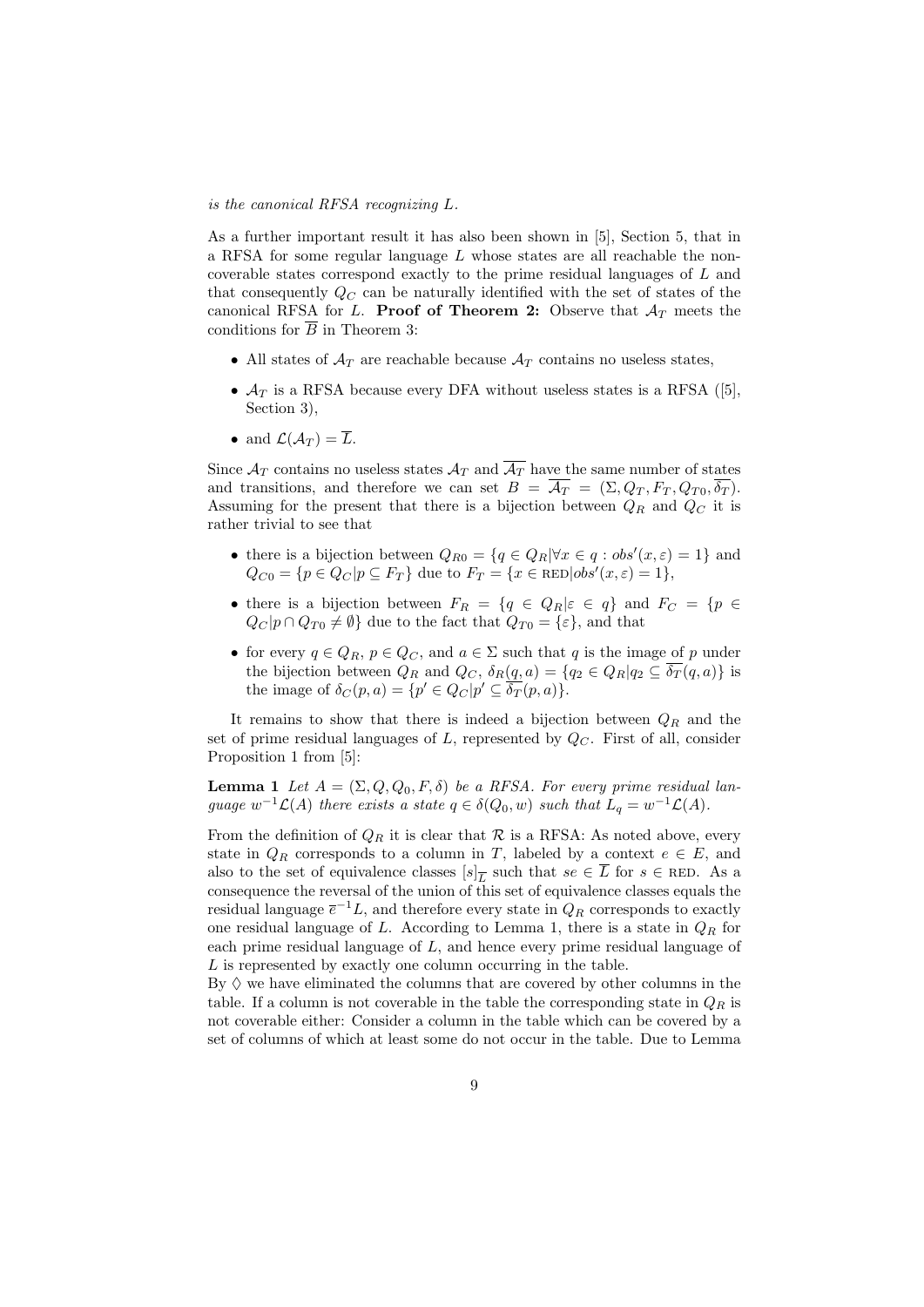1, these columns can only correspond to composed residual languages of L. If we were to add representatives of these columns to the table they would have to be eliminated again directly because of the restrictions imposed by  $\Diamond$ . This means that if a column is coverable at all it can always be covered completely by restricting oneself to columns that correspond to prime residual languages of  $L$  as well, and these are all represented in the table. Therefore  $Q_R$  cannot contain any coverable states.

Consequently, the correspondence between  $Q_R$  and the set of prime residual languages of L is one-to-one, and we have shown that  $\mathcal R$  is isomorphic to the canonical RFSA for  $L$ .  $\Box$ 

Corollary 1 Let L be a regular language. The number of prime residual languages of L equals the minimal number of contexts that is needed in order to distinguish between the states of the canonical DFA for L.

A remark: If the algorithm generating the original table yields a partial automaton (which is the general case for ALTEX and also for GENMODEL in the settings of learning from membership queries and positive data, and from positive and negative data) then of course the canonical RFSA cannot be maximal with respect to the transitions either.

Also note that we can skip the relatively cumbersome third modification  $\diamond$ in the second part of our algorithm if we restrict the target to a subclass of the regular languages:

Definition 10 A DFA is called bideterministic (also known as 0-reversible) iff its reversal is deterministic as well. A language is bideterministic if there is a biDFA recognizing it.

#### Theorem 4 All residual languages of a bideterministic language are disjoint.

(See [2]). This implies that a table for a bideterministic language cannot contain coverable columns and that for every column the residual language represented by it must be prime.

#### 3.2 Comparison to other algorithms: Query complexity

An obvious advantage of the algorithm described above is the trivial fact that it directly benefits from any past, present, and future research on algorithms that infer minimal DFAs via observation tables, and at least until the present moment there is a huge gap between the amount of research that has been done on algorithms inferring DFAs and the amount of research on algorithms inferring NFAs – or RFSAs, for that matter.

One point of interest in connection with the concepts presented here is the study of further kinds of information sources that could be used as input and in particular suitable combinations thereof (see [17] for a tentative discussion).

Another point of interest is complexity. Since the second part of the algorithm consists of some very cheap comparisons of 0s and 1s only of which  $\Diamond$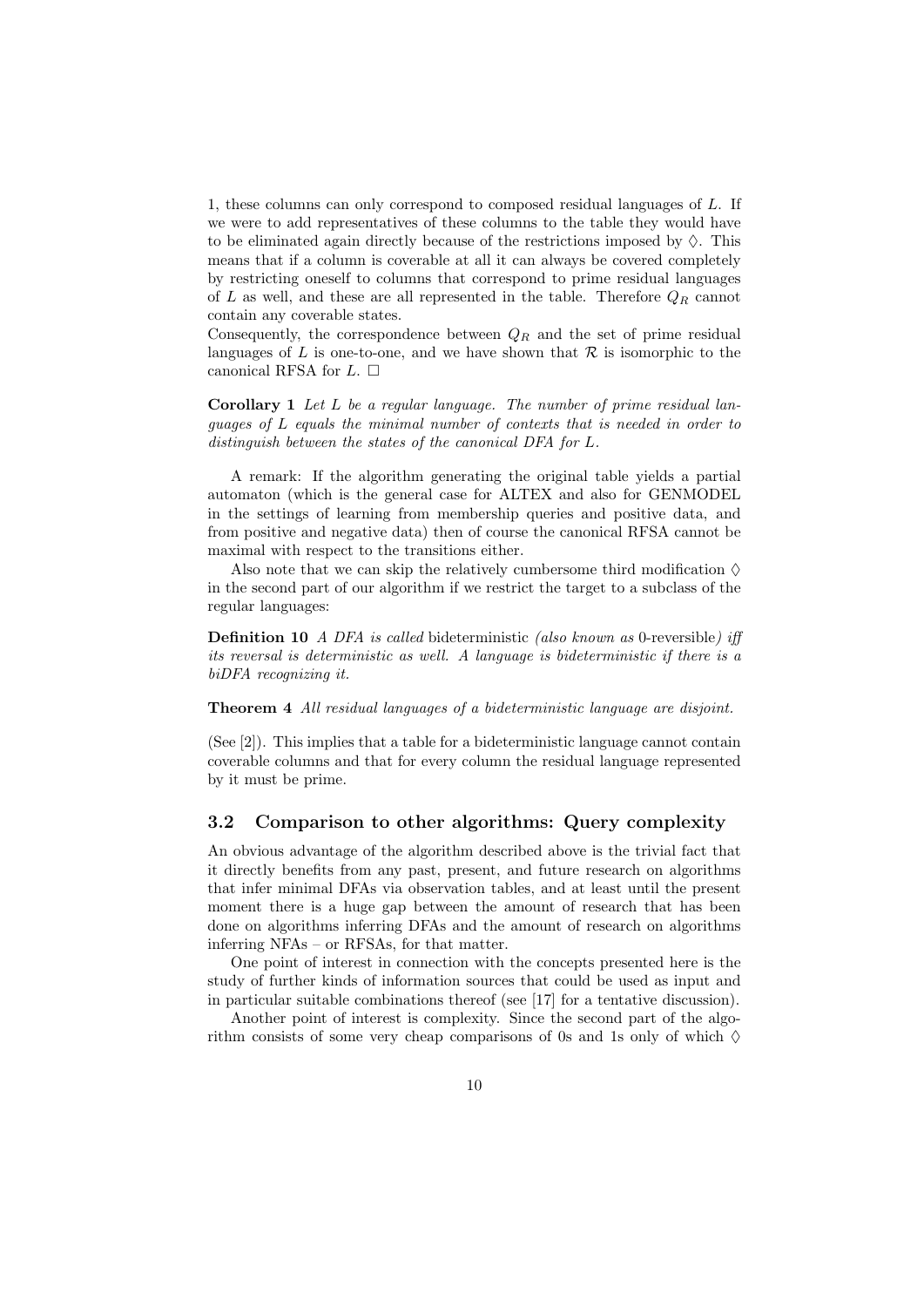is the most complex<sup>1</sup> the determining factor is of course the complexity of the chosen underlying algorithm. One of the standard criteria for evaluating an algorithm is its time complexity, but depending on the different learning settings there are other measures that can be taken into consideration as well, one of which we will briefly address in the following.

For algorithms that learn via queries a good criterion is the number of queries needed, obviously. The prototype of all query learning algorithms, Angluin's [1] MAT learning algorithm  $L^*$ , which can be seen in a slightly adapted<sup>2</sup> version  $L_{col}^*$  in Figure 2, needs  $I_L$  equivalence queries and roughly  $O(|\Sigma| \cdot |c_0| \cdot I_L^2)$ membership queries, where  $I_L$  is the index of the regular language  $L \subseteq \Sigma^*$  and  $|c_0|$  is the length of the longest given counterexample. By some modifications the number of membership queries can be improved to  $O(|\Sigma|I_L^2 + I_L log|c_0|)$ which according to [14] is optimal up to constant factors. On the other hand, it has been shown in [15] that it is possible to decrease the number of equivalence queries to sublinearity at the price of increasing the number of membership queries exponentially.

initialize  $T := (S, E, obs)$  with  $S = \texttt{RED} \cup \texttt{BLE}$  and  $\texttt{BLE} = \texttt{RED} \cdot \Sigma$ by RED :=  $\{\varepsilon\}$  and  $E := \{\varepsilon\}$ repeat until  $EQ = \gamma eS$ while  $T$  is not closed and not consistent if  $T$  is not closed find  $s \in$  BLUE such that  $row(s) \notin row(\texttt{RED})$  $RED := RED \cup \{s\}$  (and update the table via MQs) if  $T$  is not consistent find  $s_1, s_2 \in \texttt{RED}$ ,  $a \in \Sigma$ ,  $e \in E$  such that  $s_1a, s_2a \in S$ and  $\neg(s_1 \ll s_2)$  and  $obs(s_1ae) \neq obs(s_2ae)$  $E := E \cup \{ae\}$  (and update the table via MQs) perform equivalence test if EQ = 0 get counterexample  $c \in (L \setminus \mathcal{L}(\mathcal{A}_T)) \cup (\mathcal{L}(\mathcal{A}_T) \setminus L)$  $E := E \cup Suff(c)$  (and update the table via MQs) return  $A_T$ 

### Figure 2:  $L_{col}^*$

Recently, Bollig et al. [9] have presented a MAT learning algorithm for RF-

<sup>&</sup>lt;sup>1</sup>Algorithmically,  $\Diamond$  could be handled as follows: For every  $e \in E''$  build the set  ${e_1, \ldots, e_n} \subseteq E''$  such that  $\forall i \in \{1, \ldots, n\} : \forall s \in \text{RED}'' : obs''(s, e) = 0 \Rightarrow obs''(s, e_i) = 0.$ Then check if for all  $s \in \text{RED}''$  with  $obs''(s, e) = 1$  there is  $i \in \{1, \ldots, n\}$  with  $obs''(s, e_i) = 1$ . If the test is positive eliminate  $e$  from  $E''$ . This can be done in polynomial time and is obviously bounded by the number of rows and columns in the table. It has been shown experimentally in [7] that for languages recognized by randomly generated DFAs the number of inclusion relations between residual languages represented in that DFA is extremely small, which gives rise to the hope that the full test does not have to be executed too often at all.

<sup>2</sup>The adaptation consists in the fact that instead of adding the counterexample and all its prefixes to  $S$  it is added with all its suffixes to  $E$ . This idea is due to [16] and does not change the result.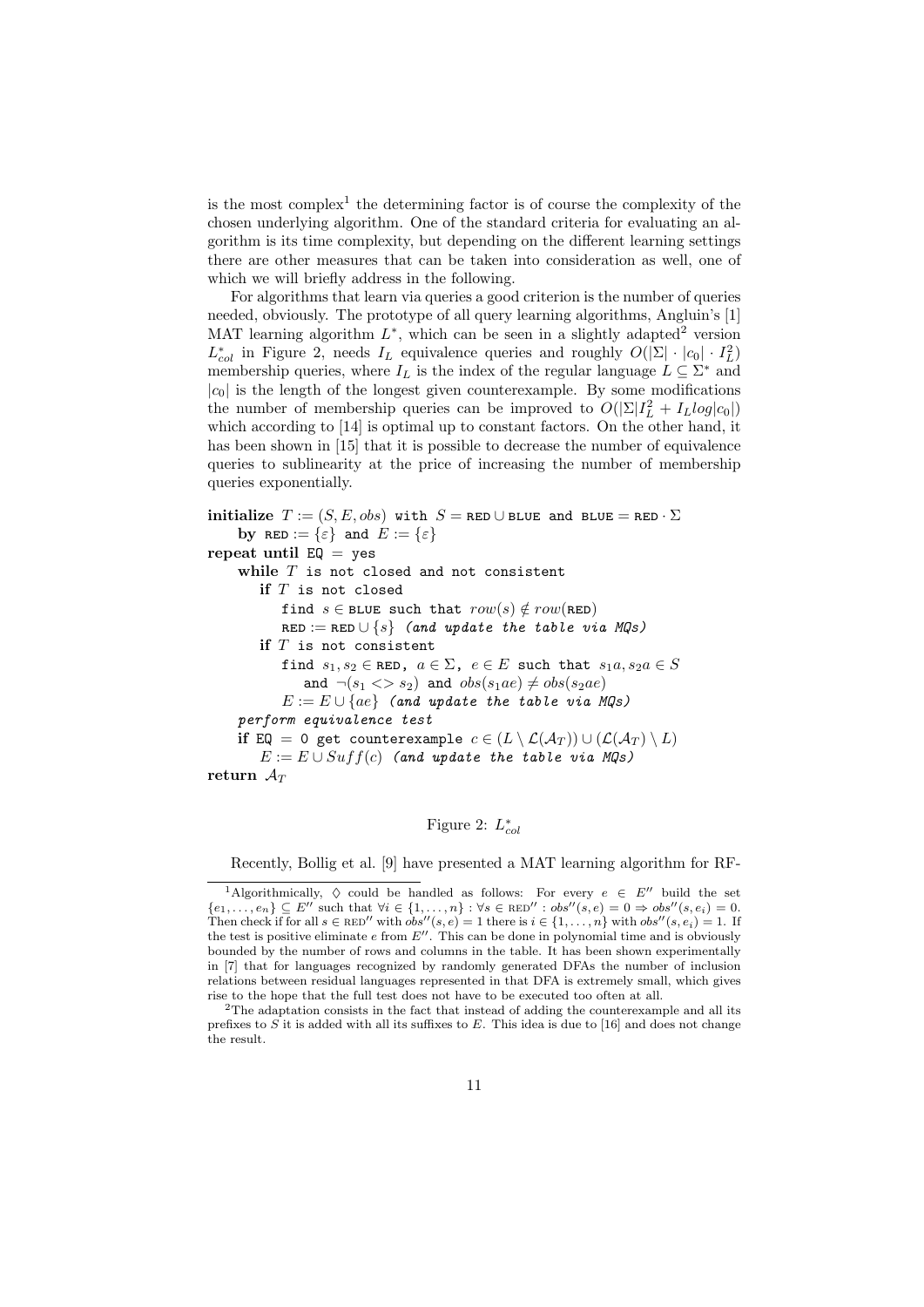SAs using an observation table that keeps very close to the deterministic variant  $L_{col}^*$  mentioned above. To this end, they introduce the notions of  $RFSA$ closedness and RFSA-consistency.

**Definition 11** Let  $T = (S, E, obs)$  be an observation table. We say that a row labeled by  $s \in S$  is coverable iff  $\exists s_1, \ldots, s_n \in S$  (or is coverable by the rows of  $s_1, \ldots, s_n \in S$  iff)

 $\forall e \in E : [obs(s, e) = 0 \Rightarrow \forall i \in \{1, \dots, n\} : obs(s_i, e) = 0] \land$  $[obs(s, e) = 1 \Rightarrow \exists i \in \{1, ..., n\} : obs(s_i, e) = 1].$ 

Let  $ncov(S) \subseteq row(S)$  denote the set of non-coverable rows labeled by elements from S.

**Definition 12** Let  $T = (S, E, obs)$  be an observation table. Let us say that a row  $r \in row(S)$  includes another row  $r' \in row(S)$ , denoted by  $r' \subseteq r$ , if  $\forall e \in E : obs(s', e) = 1$  $\Rightarrow obs(s, e) = 1$  for all  $s, s' \in S$  with  $row(s) = r$  and  $row(s') = r'$ .

Definition 13 A table  $T = (RED \cup BLUE, E, obs)$  is RFSA-closed iff every row  $r \in row(BLUE)$  is coverable by some rows  $r_1, \ldots, r_n \in ncov(RED)$ .

**Definition 14** A table  $T = (RED \cup BLE, E, obs)$  is RFSA-consistent iff row(s<sub>1</sub>) ⊆ row(s<sub>2</sub>) implies row(s<sub>1</sub>a)  $\sqsubseteq$  row(s<sub>2</sub>a) for all s<sub>1</sub>, s<sub>2</sub>  $\in$  S and all a  $\in \Sigma$ .

From a RFSA-closed and RFSA-consistent table  $T = (RED \cup BLUE, E, obs)$ Bollig et al. derive a non-deterministic finite-state automaton  $\mathcal{R} = (\Sigma, Q_R, \Sigma)$  $Q_{R0}, F_R, \delta_R$ ) defined by

- $Q_R = ncov(\text{RED}),$
- $Q_{R0} = \{r \in Q_R | r \sqsubseteq row(\varepsilon) \},\$
- $F_R = \{r \in Q_R | \forall s \in \text{RED} : row(s) = r \Rightarrow obs(s, \varepsilon) = 1\},\$ and
- $\delta_R(\text{row}(u), a) = \{r \in Q_R | r \sqsubseteq \text{row}(sa)\}\$  with  $\text{row}(s) \in Q_R$  and  $a \in \Sigma$ .

Theorem 5 ([9]) Let T be a RFSA-closed and RFSA-consistent table and let  $\mathcal{R}_T$  be the NFA derived from T. Then  $\mathcal{R}_T$  is a canonical RFSA.

The pseudo-code of the algorithm  $NL^*$  by Bollig et al. is given in Figure 3. See [9] for the proof of Theorem 5 and the proof that the automaton derived from the table established by  $NL^*$  is indeed the canonical RFSA for the regular language L in question.

When comparing  $NL^*$  and the corresponding concepts given above to the algorithm described in the previous subsection one should not fail to observe how establishing and exploiting a table for L itself instead of its reversal also brings about an exchange of the roles of rows and columns as representatives of states in the resulting RFSA.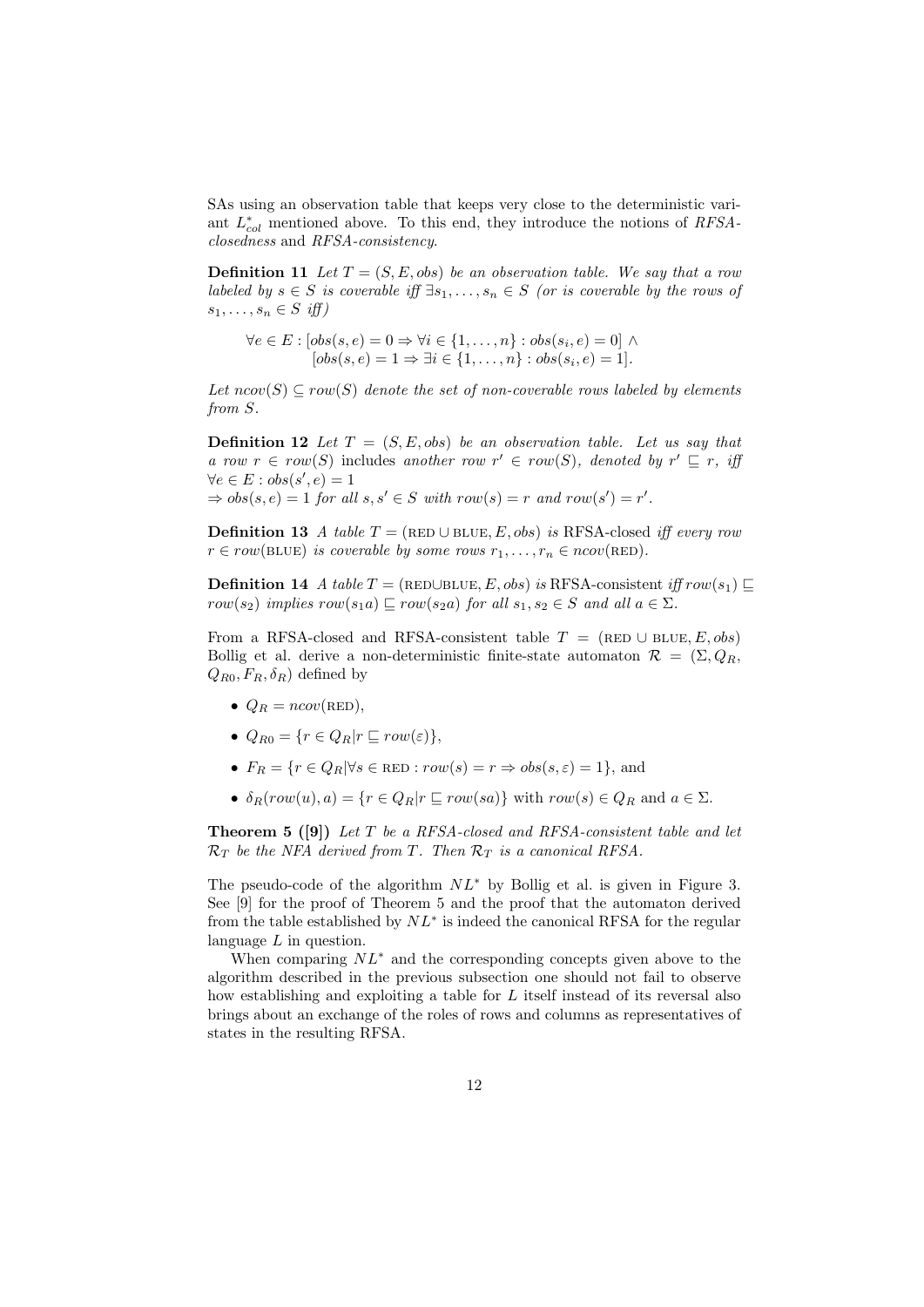initialize  $T := (S, E, obs)$  with  $S = \text{RED} \cup \text{BLE}$  and  $\text{BLE} = \text{RED} \cdot \Sigma$ by  $\mathtt{RED} := \{\varepsilon\}$  and  $E := \{\varepsilon\}$ repeat until  $EQ = yes$ while  $T$  is not RFSA-closed and not RFSA-consistent if  $T$  is not RFSA-closed find  $s \in$  BLUE such that  $row(s) \in ncov(S) \setminus ncov(\texttt{RED})$  $RED := RED \cup \{s\}$  (and update the table via MQs) if  $T$  is not RFSA-consistent find  $s \in S$ ,  $a \in \Sigma$ ,  $e \in E$  such that  $obs(sae) = 0$  and  $obs(s'ae) = 1$  for some  $s' \in S$  with  $row(s') \sqsubseteq row(s)$  $E := E \cup \{ae\}$  (and update the table via MQs) perform equivalence test if EQ = 0 get counterexample  $c \in (L \setminus \mathcal{L}(\mathcal{A}_T)) \cup (\mathcal{L}(\mathcal{A}_T) \setminus L)$  $E := E \cup Suff(c)$  (and update the table via MQs) return  $\mathcal{A}_T$ 

Figure 3:  $NL^*$ , the NFA (RFSA) version of  $L_{col}^*$ 

The theoretical query complexity of  $NL^*$  amounts to at most  $O(I_L^2)$  equivalence queries and  $O(|\Sigma| \cdot |c_0| \cdot I_L^3)$  membership queries. This exceeds the maximal number of queries needed by  $L_{col}^*$  in both cases which is due to the fact that with  $NL^*$  adding a context does not always directly lead to an increase of the number of states in the automaton derived from the table. However, the authors of [9] also show that their algorithm statistically outperforms  $L_{col}^*$  in practice, which is partly due to the fact that the canonical RFSA for a language is often significantly smaller than its canonical DFA (see [5]). Nevertheless it is a noteworthy fact that apparently inferring an automaton with potentially exponentially less states than the minimal DFA for a language seems to be at least as complex or even more so!

Inspired by Bollig et al. [9] we propose another parasitic two-step algorithm that uses an existing algorithm with access to a membership oracle to establish a table  $T' = (RED' \cup BLE', E', obs')$  representing the canonical DFA for a language L and modifies it as follows:

- $\triangleright'$  Eliminate all representatives of rows and columns containing only 0s.
- $\Diamond'$  For every  $s \in \text{RED}'$  and every final state  $q_F$  of  $\mathcal{A}_{T'}$  add an (arbitrary) string e to E' such that  $\delta_{T'}(row(s), e) = \{q_F\}$ . Fill up the table via membership queries.

Let  $T = (RED \cup B \cup E, E, obs)$  be the resulting table. Note that since T' already contains the maximal number of possible distinct rows T is still closed and therefore RFSA-closed (this is easy to see from the definitions of closedness and RFSA-closedness). T is RFSA-consistent as well: Recall that every element  $s \in S$  represents a residual language  $s^{-1}L$  of L (see Section 2). If T was not RFSA-consistent we could find elements  $s_1, s_2 \in S$ ,  $e \in E$ , and  $a \in \Sigma$  with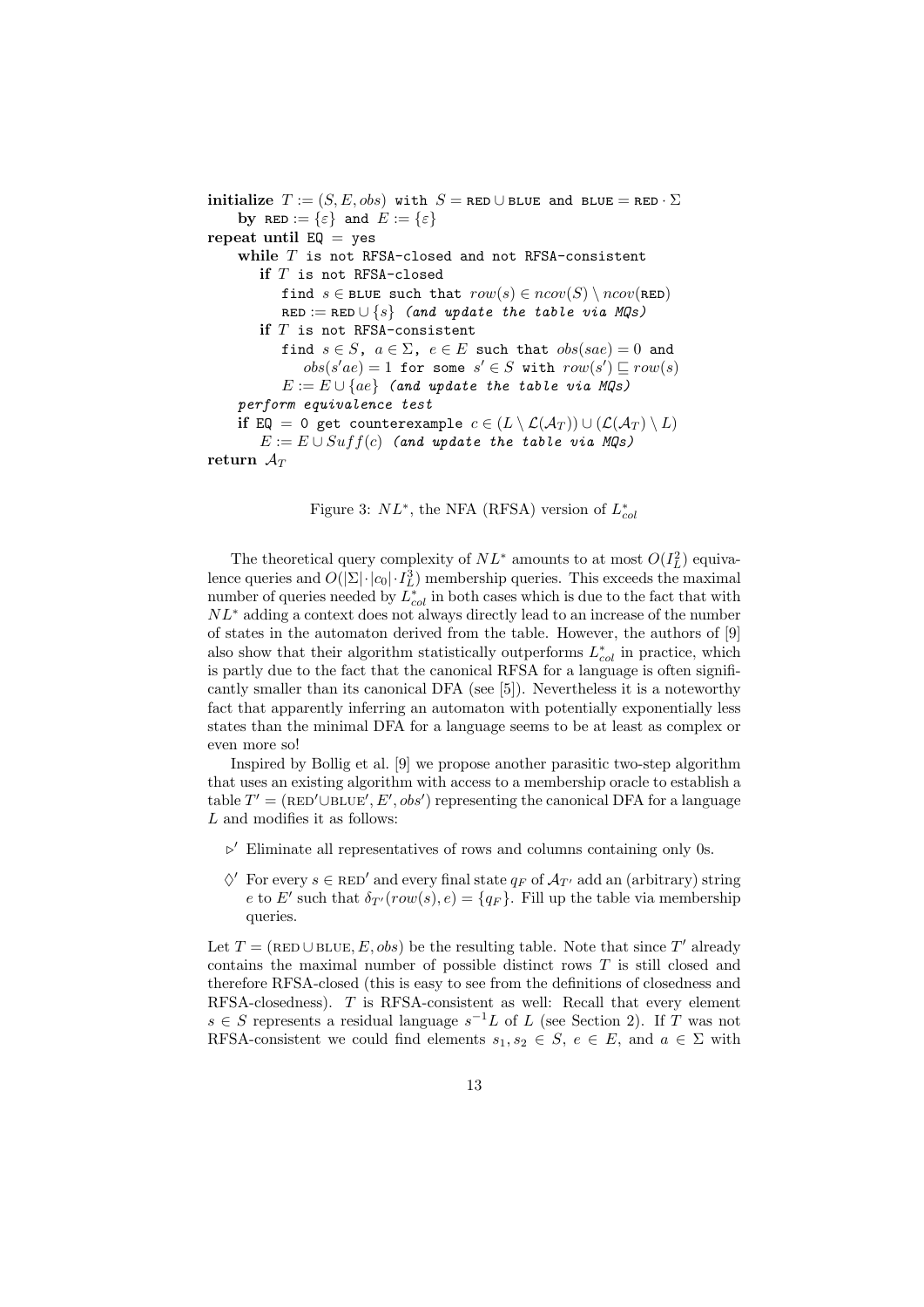$row(s_1) \sqsubseteq row(s_2)$  but  $obs(s_1a, e) = 1 \wedge obs(s_2a, e) = 0$ . However,  $ae \in s_1^{-1}L$ and  $row(s_1) \sqsubseteq row(s_2)$  imply that  $ae \in s_2^{-1}L$ , and hence  $obs(s_2a, e) = 0$  cannot be true.

From the table T we derive an automaton  $\mathcal{R} = (\Sigma, Q_R, Q_{R0}, F_R, \delta_R)$  as in [9] (see above). The NFA  $R$  is the canonical RFSA for  $L$ . This follows directly from Theorem 5 and the fact that  $T$  contains a representative for every residual language of L.

The algorithm outlined above needs  $I_L \cdot |F_L|$  membership queries in addition to the number of queries needed by the algorithm establishing the original table but it does not require any more equivalence queries. As equivalence queries are usually deemed very expensive (deciding the equivalence of two NFAs is even PSPACE-complete, see for example [4]) this can be counted as an advantage. Also note that if we restrict the target to bideterministic languages again the table does not have to be modified and no additional queries have to be asked at all which is due to the result that for bideterministic languages the canonical DFA and the canonical RFSA coincide (see [11]).

## 4 Conclusion

Two-step algorithms have the advantage of modularity: Their components can be exchanged and improved individually and therefore more easily adapted to different settings and inputs as well whereas non-modular algorithms are generally stuck with their parameters. One may doubt the efficiency of the two-step algorithms presented here by observing that the second step partly destroys the work of the first, but as we have seen, as long as algorithms inferring the minimal DFA are so much less complex than the ones inferring the minimal RFSA the two-step version still outperforms the direct one.

Concerning future research: It should be relatively easy to adapt  $NL^*$  to other learning settings such as learning from positive data and a membership oracle or from positive and negative data in order to establish a more universal pattern for algorithms that infer a RFSA via an observation table similar to the generalization for DFAs attempted in [17].

The definition of RFSA has been extended to trees in [10] where the authors also announce the development of corresponding learning algorithms. For trees the role of concatenation operation is taken by the replacement of a special node in a tree context by another tree:

**Definition 15** The set  $T_{\Sigma}$  of trees over a ranked alphabet  $\Sigma$  is defined as the smallest set with  $f \in T_{\Sigma}$  for every  $f \in \Sigma_0$  and  $f[t_1, \ldots, t_n] \in T_{\Sigma}$  for every  $f \in \Sigma_n$  and  $t_1, \ldots, t_n \in T_\Sigma$ . Let  $\Box$  be a special symbol of rank 0. A tree  $c \in T_{\Sigma \cup \{\Box\}}$  in which  $\Box$  occurs exactly once is a context. For a context c and  $s \in T_{\Sigma}$ , c[[s]] is the tree obtained by substituting s for  $\square$  in c.

Definitions 11 to 13 can be applied in the tree case directly.

**Definition 16** A table  $T = (RED \cup BLE, E, obs)$  is RFSA-consistent iff row(s<sub>i</sub>) ⊏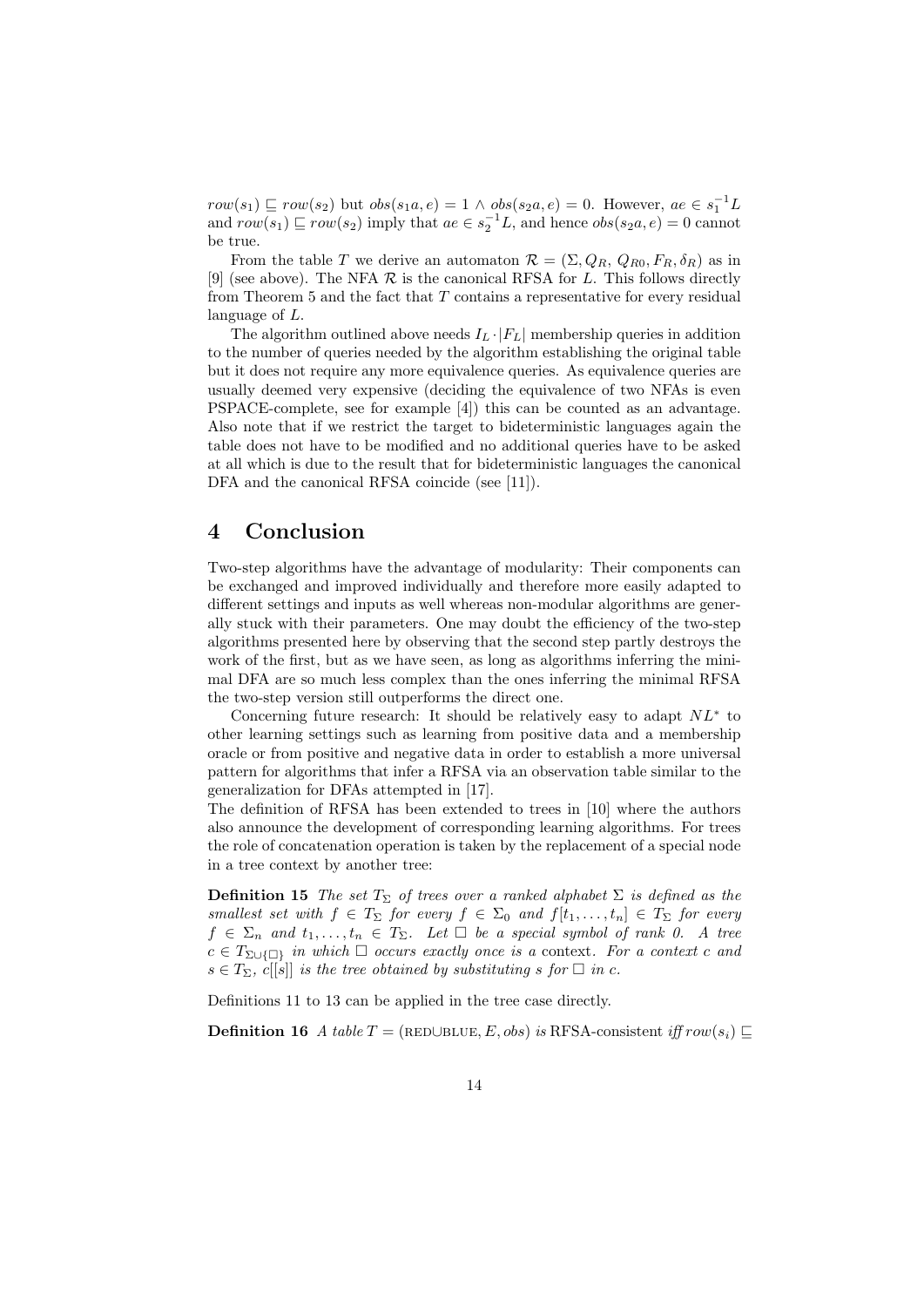$row(t_i) \Rightarrow row(f[s_1, \ldots, s_i, \ldots, s_n]) \sqsubseteq row(f[t_1, \ldots, t_i, \ldots, t_n])$  for all  $s_i, t_i \in$ S,  $1 \leq i \leq n$ ,  $f \in \Sigma_n$ .

The notions of RFSA-closedness and RFSA-consistency once carried over the adaptation of algorithms using this notions (like the ones described in Subsection 3.2) to ordinary two-dimensional trees and, as is made evident in [18] and [19], even to trees over arbitrarily many dimensions (so-called multi-dimensional trees) should be fairly straightforward as well. Unfortunately this is not the case for our algorithm from Subsection 3.1 which is due to the fact that it seems rather difficult to present a sensible definition of the reversal of a tree.

### References

- [1] Angluin, D.: Learning regular sets from queries and counterexamples. Information and Computation 75(2), 87–106 (1987)
- [2] Angluin, D.: Inference of reversible languages. JACM, vol. 29(3), pp. 741– 765 (1982)
- [3] Drewes, F., Högberg, J.: Learning a regular tree language from a teacher. In: DLT 2003. LNCS, vol. 2710, pp. 279–291. Springer (2003)
- [4] Hopcroft, J. E. and Ullmann, J. D.: Introduction to Automata Theory, Languages, and Computation. Addison-Wesley Longman (1990)
- [5] Denis, F., Lemay, A., and Terlutte, A.: Residual Finite State Automata. In: STACS 2001. LNCS, vol. 2010, pp. 147–155. Springer (2001)
- [6] Denis, F., Lemay, A., and Terlutte, A.: Learning regular languages using non-deterministic finite automata. In: ICGI 2000. LNCS, vol. 1891, pp. 39– 50. Springer (2000)
- [7] Denis, F., Lemay, A., and Terlutte, A.: Learning regular languages using RFSA. In: ALT 2001. LNCS, vol. 2225, pp. 348–363. Springer (2001)
- [8] Denis, F., Lemay, A., and Terlutte, A.: Some classes of regular languages identifiable in the limit from positive data. In: Grammatical Inference – Algorithms and Applications. LNCS, vol. 2484, pp. 269–273. Springer (2003)
- [9] Bollig, B., Habermehl, P., Kern, C., and Leucker, M.: Angluin-style learning of NFA. In: Online Proceedings of IJCAI 21 (2009). Available from: http://ijcai.org/papers09/contents.php
- [10] Carme, J., Gilleron, R., Lemay, A., Terlutte, A., and Tommasi, M.: Residual finite tree automata. In: DLT 2003. LNCS, vol. 2710, pp. 171–182. Springer (2003)
- [11] Latteux, M., Roos, Y., and Terlutte, A.: Minimal NFA and biRFSA languages. RAIRO Theoretical Informatics and Applications, vol. 43, pp. 221– 237 (2009)